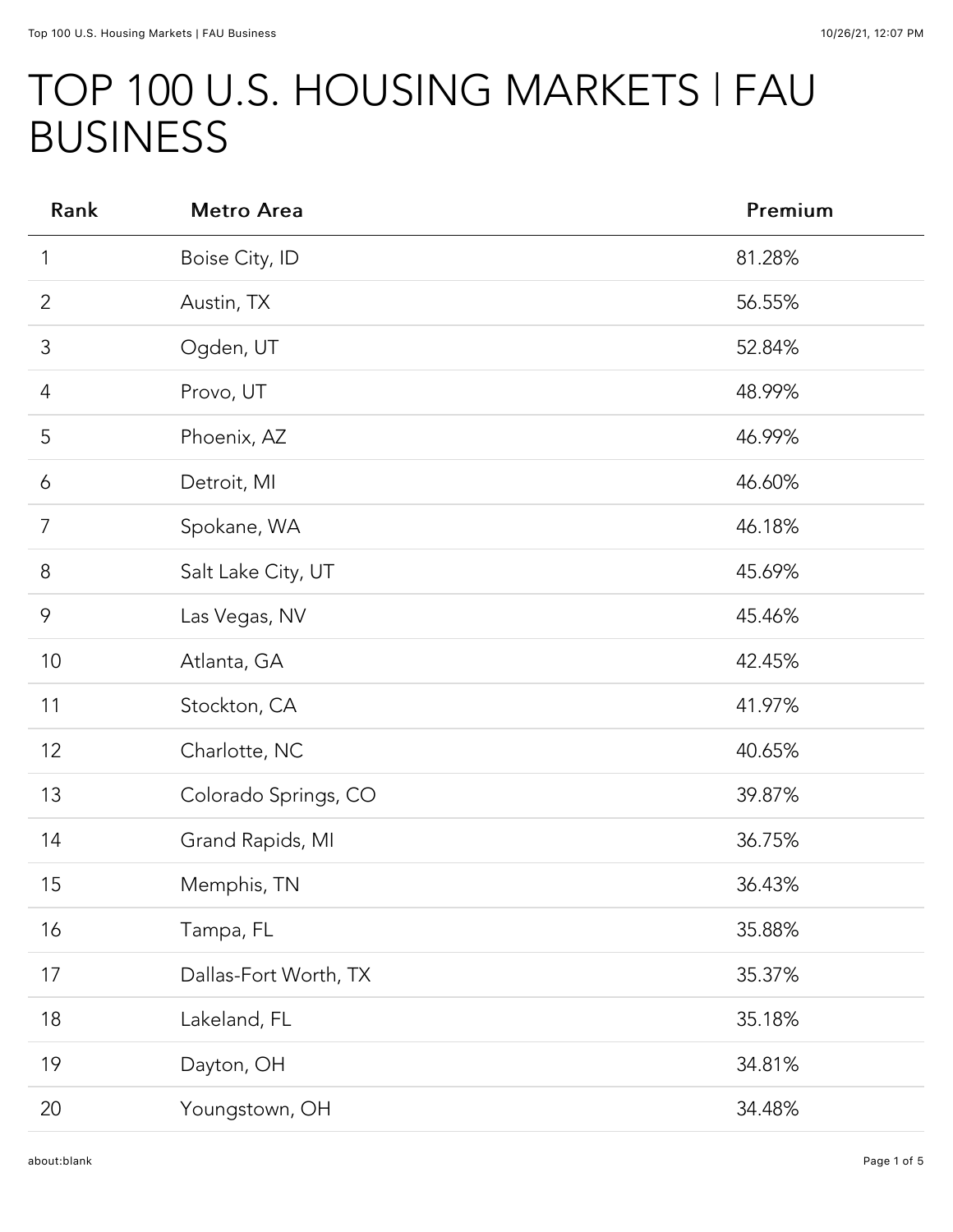| 21 | Raleigh, NC                       | 33.88% |
|----|-----------------------------------|--------|
| 22 | Tucson, AZ                        | 33.70% |
| 23 | Cleveland, OH                     | 32.61% |
| 24 | Nashville, TN                     | 32.17% |
| 25 | Melbourne, FL                     | 32.08% |
| 26 | Indianapolis, IN                  | 32.06% |
| 27 | Columbus, OH                      | 31.98% |
| 28 | Fort Myers, FL                    | 31.14% |
| 29 | Daytona Beach, FL                 | 31.13% |
| 30 | Greensboro, NC                    | 30.22% |
| 31 | Cincinnati, OH                    | 29.54% |
| 32 | Seattle, WA                       | 29.52% |
| 33 | Denver, CO                        | 29.26% |
| 34 | Buffalo, NY                       | 27.95% |
| 35 | Knoxville, TN                     | 27.36% |
| 36 | Chattanooga, TN                   | 27.16% |
| 37 | Winston-Salem, NC                 | 26.99% |
| 38 | Orlando, FL                       | 26.58% |
| 39 | Jacksonville, FL                  | 25.94% |
| 40 | North Port-Sarasota-Bradenton, FL | 25.88% |
| 41 | Akron, OH                         | 25.79% |
| 42 | Albuquerque, NM                   | 25.70% |
| 43 | Toledo, OH                        | 25.39% |
| 44 | Sacramento, CA                    | 25.30% |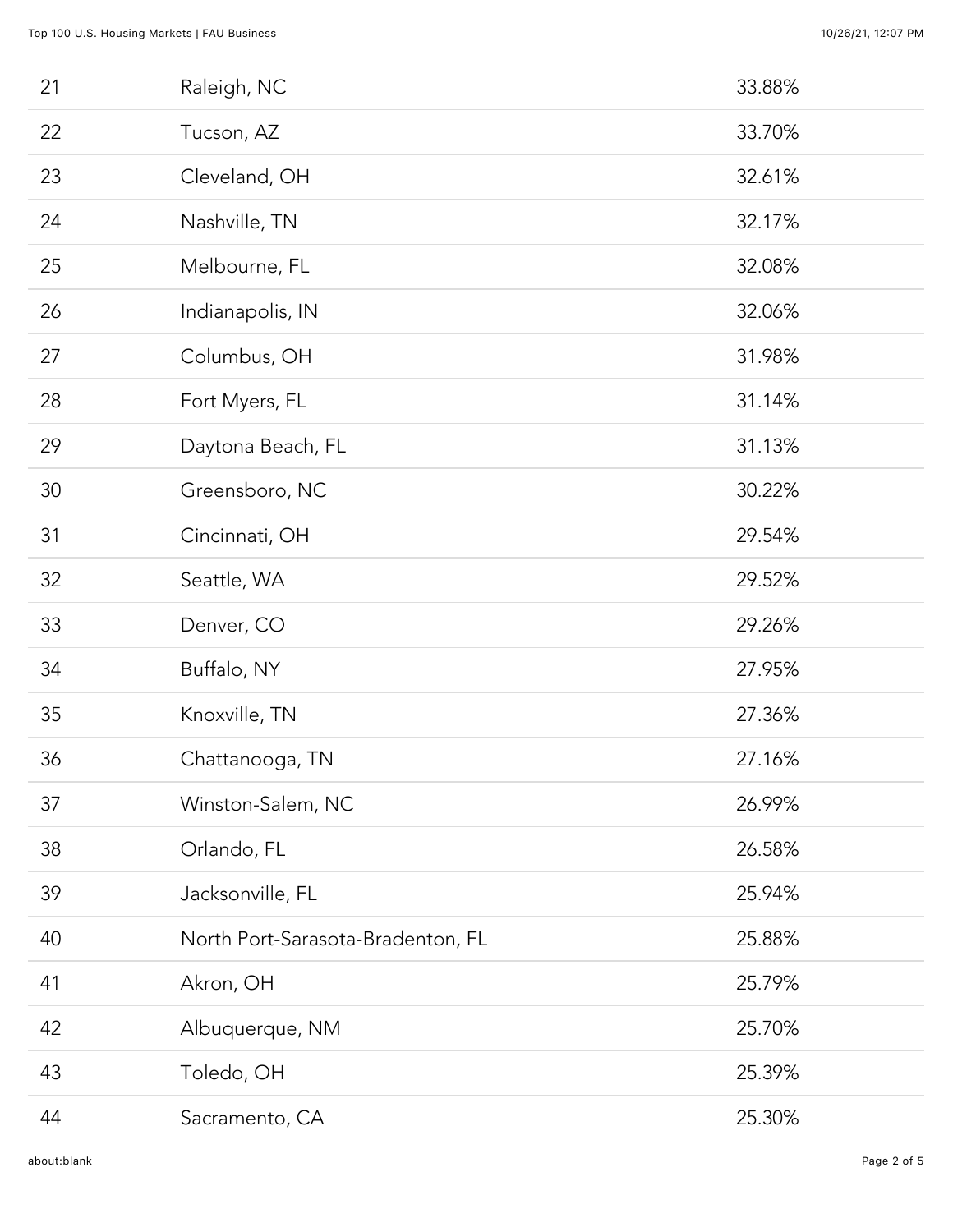| 45 | Kansas City, MO                 | 24.85% |
|----|---------------------------------|--------|
| 46 | Greenville, SC                  | 24.42% |
| 47 | Riverside, CA                   | 23.93% |
| 48 | San Antonio, TX                 | 23.73% |
| 49 | Fresno, CA                      | 23.21% |
| 50 | Birmingham, AL                  | 22.23% |
| 51 | Omaha, NE                       | 22.00% |
| 52 | Milwaukee, WI                   | 21.67% |
| 53 | New Haven, CT                   | 21.28% |
| 54 | Bakersfield, CA                 | 21.14% |
| 55 | Houston, TX                     | 20.95% |
| 56 | Portland, OR                    | 20.67% |
| 57 | Rochester, NY                   | 20.41% |
| 58 | Louisville-Jefferson County, KY | 20.24% |
| 59 | Jackson, MS                     | 18.81% |
| 60 | Columbia, SC                    | 18.80% |
| 61 | Scranton, PA                    | 18.65% |
| 62 | Wichita, KS                     | 18.18% |
| 63 | Augusta, GA                     | 17.96% |
| 64 | Pittsburgh, PA                  | 17.37% |
| 65 | Worcester, MA                   | 17.11% |
| 66 | San Diego, CA                   | 16.92% |
| 67 | Charleston, SC                  | 16.84% |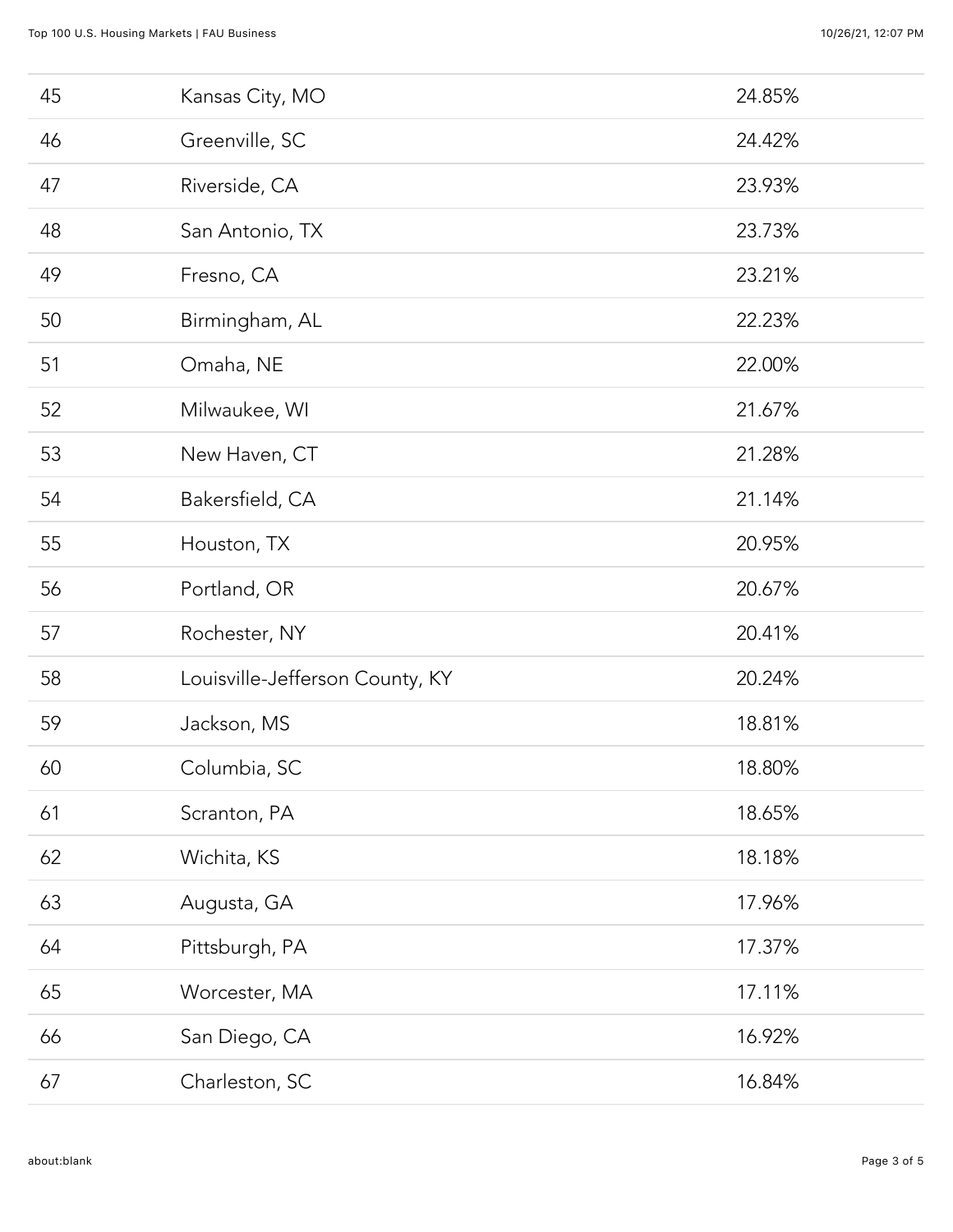| 68 | Miami-Fort Lauderdale, FL          | 16.08% |
|----|------------------------------------|--------|
| 69 | El Paso, TX                        | 15.90% |
| 70 | Minneapolis-St Paul, MN            | 15.84% |
| 71 | Tulsa, OK                          | 15.54% |
| 72 | St. Louis, MO                      | 15.52% |
| 73 | Madison, WI                        | 14.70% |
| 74 | Des Moines, IA                     | 13.63% |
| 75 | Chicago, IL                        | 13.38% |
| 76 | Providence, RI                     | 13.15% |
| 77 | McAllen, TX                        | 13.11% |
| 78 | Syracuse, NY                       | 12.76% |
| 79 | San Jose, CA                       | 11.91% |
| 80 | Allentown, PA                      | 11.14% |
| 81 | Oklahoma City, OK                  | 9.69%  |
| 82 | Ventura, CA                        | 9.57%  |
| 83 | San Francisco, CA                  | 9.44%  |
| 84 | Boston, MA                         | 9.30%  |
| 85 | Springfield, MA                    | 9.27%  |
| 86 | Harrisburg, PA                     | 9.07%  |
| 87 | Richmond, VA                       | 8.11%  |
| 88 | Philadelphia, PA                   | 7.06%  |
| 89 | Los Angeles-Long Beach-Anaheim, CA | 6.16%  |
| 90 | Little Rock, AR                    | 5.98%  |
| 91 | Hartford, CT                       | 5.56%  |